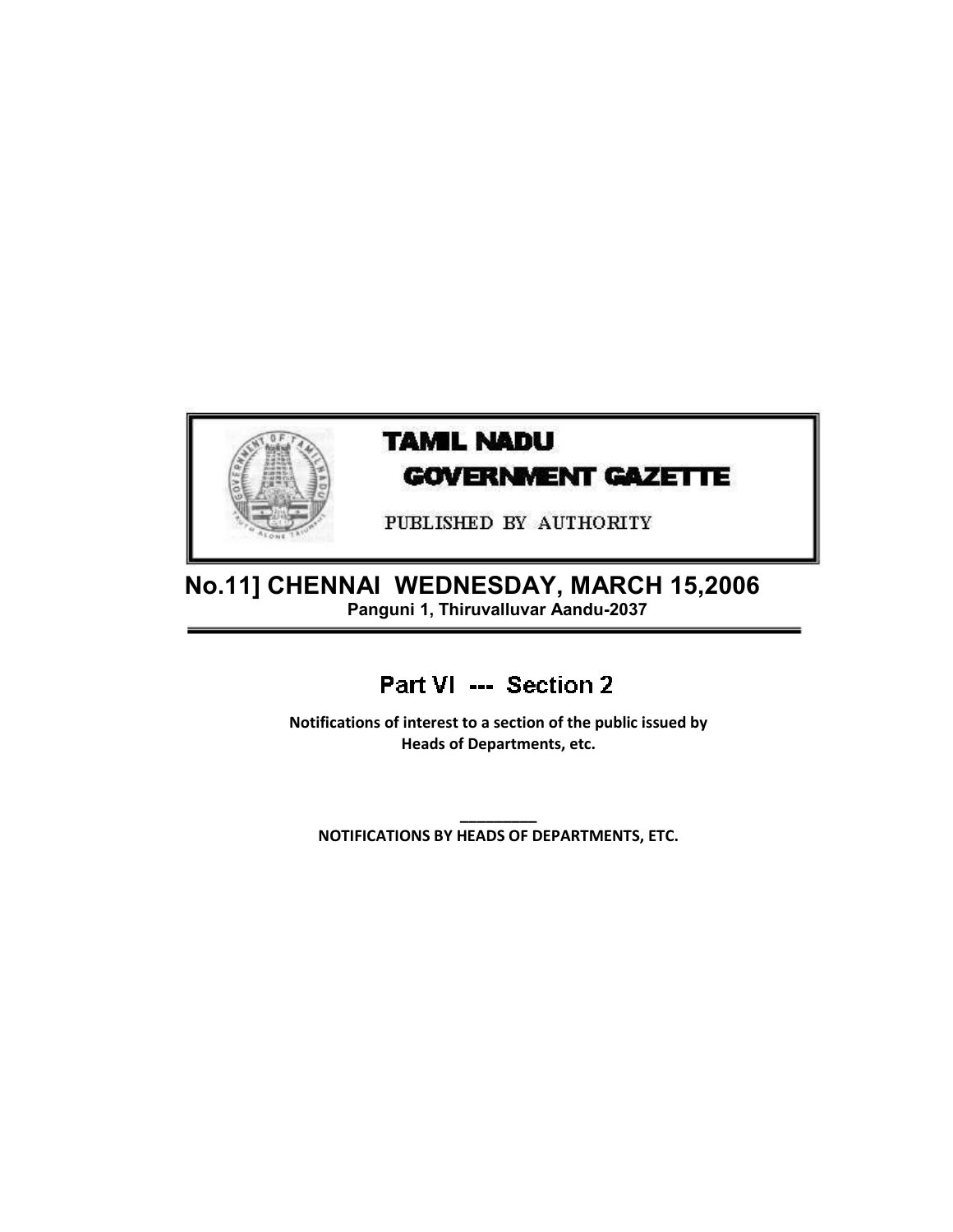# **TAMIL NADU ELECTRICITY REGULATORY COMMISSION TAMIL NADU ELECTRICITY DISTRIBUTION (Amendment) CODE Notification No. TNERC/DC/8-2/dated 23.02.2006.**

 WHEREAS it is considered necessary to issue amending Regulation to the regulation in Tamil Nadu Electricity Distribution Code removing certain difficulties in regard to implementation of the Regulation and the Amending Regulations providing for the above purpose shall be subject to the condition of previous publication and accordingly undergone such previous publications.

 NOW, therefore, in exercise of the powers conferred on it by section 181 of the Electricity Act 2003 (Central Act 36 of 2003) and all other powers enabling it in this behalf, the Tamil Nadu Electricity Regulatory Commission hereby specifies the following amending regulations to the Tamil Nadu Electricity Distribution Code issued under Notification No. TNERC/DC/8/1 dated 21.07.2004 and published in Part VI – Section 2 (supplemental) dated  $1<sup>st</sup>$  September 2004.

#### **Amending Regulations**

#### **1. Short title and commencement**

- a. These regulations may be called Tamil Nadu Electricity Distribution (Amending) Code 2006.
- b. These Regulations shall come into force from 23.02.2006.

#### **2. Amendment to Regulation**

The following provision is inserted under clause (b) of sub regulation 14 of Regulation 29 of Tamil Nadu Electricity Distribution Code.

 "*Provided that the Chief Executive Officer of the Licensee may approve the point of supply at a place beyond 30 meters from the main gate, if he is satisfied that such place is*